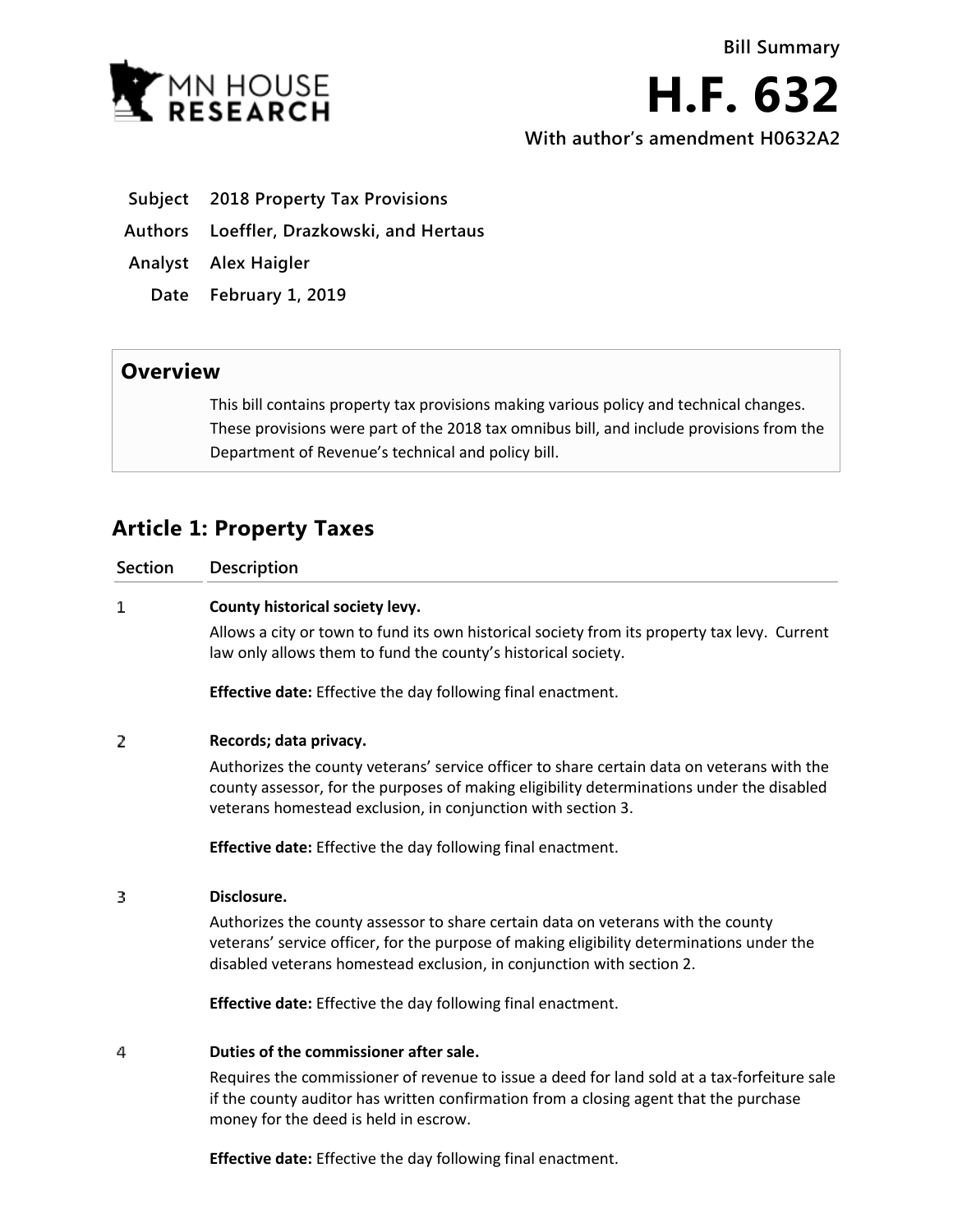### **Section Description**

### 5 **Restriction (Border Cities Enterprise Zone).**

Technical clean-up language restricting types of property that can qualify for border cities enterprise zone tax reductions.

**Effective date:** Effective the day following final enactment.

### 6 **Till expiration started.**

Authorizes a state agency or governmental unit to initiate expiration of an agricultural preserve.

**Effective date:** Effective the day following final enactment.

### 7 **Expiration for park and trail purposes.**

Provides that an agricultural preserve expires immediately when the public entity purchases the property or acquires an easement for purposes of a trail or park. The expiration would apply only to the portion of the preserve use for trail or park purposes. Requires the public entity to notify the preserve authority accordingly.

**Effective date:** Effective the day following final enactment.

#### 8 **Notice to others.**

Conforming change to section 7.

**Effective date:** Effective the day following final enactment.

### 9 **Effective date (Northwest Minnesota Multicounty Housing and Redevelopment Authority).**

Extends the levy authority of the Northwest Minnesota Multicounty Housing and Redevelopment Authority by five years, to taxes payable 2025.

**Effective date:** taxes payable in 2020.

- 10 Deleted by A2 amendment.
- 11 Deleted by A2 amendment.
- 12 Deleted by A2 amendment.
- Deleted by A2 amendment. 13
- 14 Deleted by A2 amendment.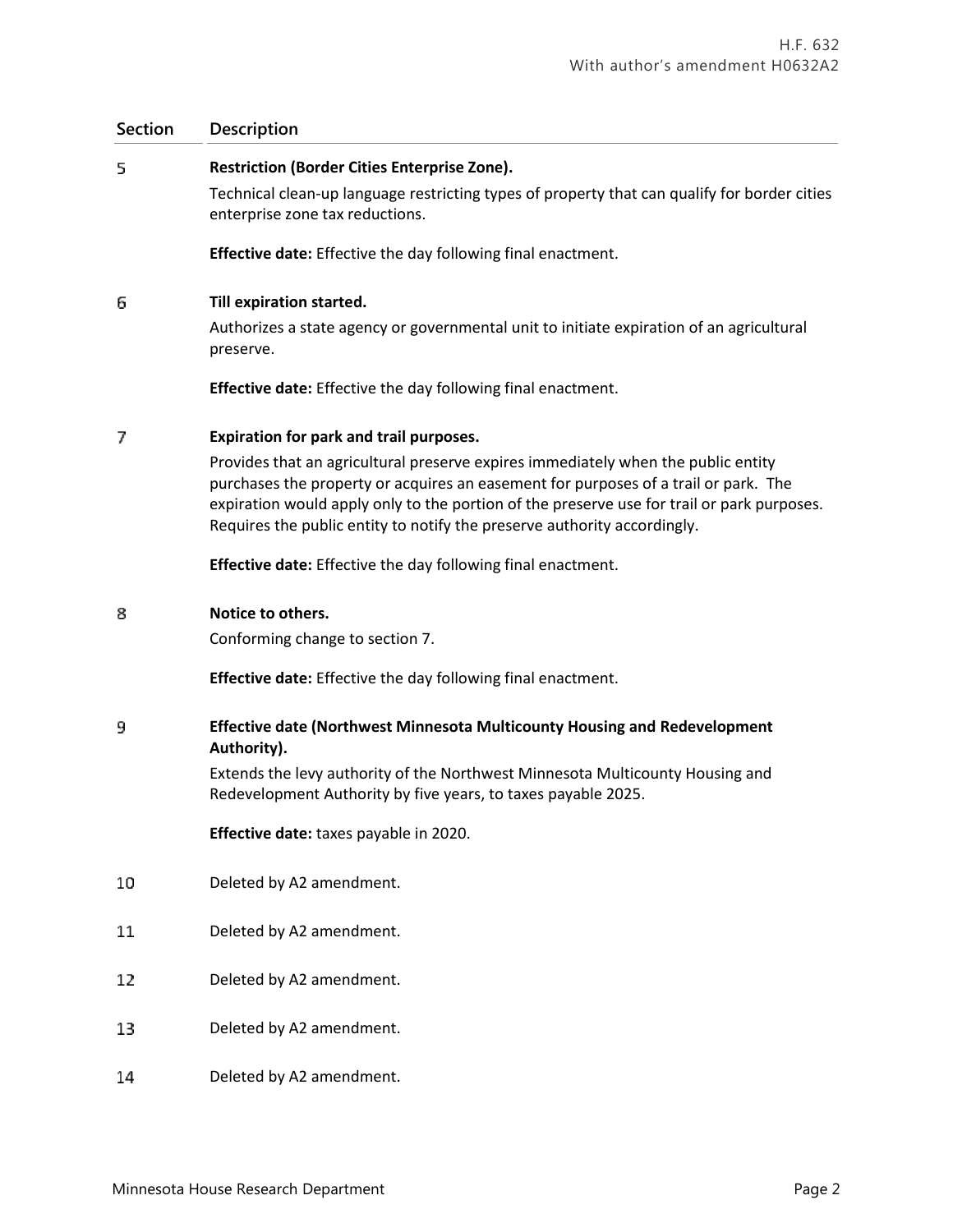### **Section Description**

15 Deleted by A2 amendment.

### 16 **Effective date; application (SFIA).**

Amends the effective date to an SFIA provision enacted in 2017 that amended the definition of forest land to include land improved with a paved trail under an easement, lease, or license to the state or political subdivision. The change to the effective date clarifies that land improved with a paved trail at the same time an SFIA enrollee submits their annual certification meets the new definition of forest land.

**Effective date:** Effective retroactively for certifications made in 2018 and thereafter.

## **Article 2: Department of Revenue; Property Tax; Policy Changes**

| <b>Section</b> | Description                                                                                                                                                                                                                             |
|----------------|-----------------------------------------------------------------------------------------------------------------------------------------------------------------------------------------------------------------------------------------|
| 1              | Administration.                                                                                                                                                                                                                         |
|                | Provides that the commissioner of transportation will certify aid amounts for the small<br>cities assistance program to the commissioner of revenue by June 1.                                                                          |
|                | Effective date: Effective for aids payable in 2019 and thereafter.                                                                                                                                                                      |
| 2              | Assessor sanctions; refusal to license.                                                                                                                                                                                                 |
|                | Requires the commissioner of revenue to make recommendations to the Board of<br>Assessors for sanctions and clarifies the notice and hearing procedures for an applicant or<br>licensee who disputes the commissioner's recommendation. |
|                | <b>Effective date:</b> Effective for sanctions or refusals to grant or renew a license<br>recommended by the commissioner of revenue after June 30, 2019.                                                                               |
| 3              | <b>Requirement (Certificates of Real Estate Value).</b>                                                                                                                                                                                 |
|                | Changes the threshold for filing a Certificate of Real Estate Value at consideration in<br>excess of $$1,000$ to an excess of $$3,000$ .                                                                                                |
|                | Effective date: Effective for certificates of value filed after December 31, 2019.                                                                                                                                                      |
| 4              | Determination of tax (deed tax).                                                                                                                                                                                                        |
|                | Changes the minimum consideration for real property, used in calculating the deed tax,<br>from \$500 or less to \$3,000 or less.                                                                                                        |
|                | Effective date: Effective for deeds recorded after December 31, 2019.                                                                                                                                                                   |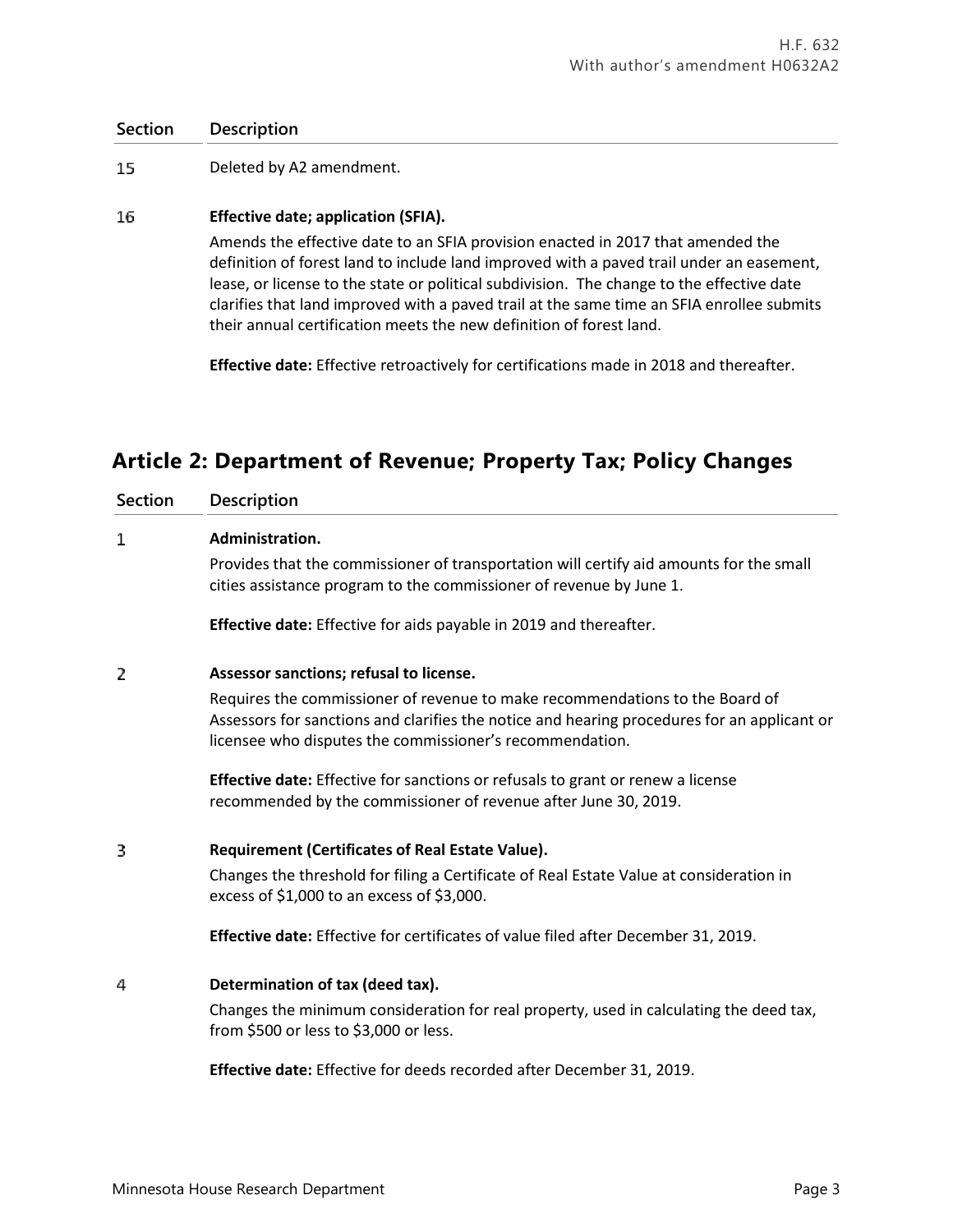# **Article 3: Department of Revenue; Property Taxes; Technical Changes**

| <b>Section</b> | Description                                                                                                                                                                                                                                                                                                                                                                                                       |
|----------------|-------------------------------------------------------------------------------------------------------------------------------------------------------------------------------------------------------------------------------------------------------------------------------------------------------------------------------------------------------------------------------------------------------------------|
| 1              | Powers and duties.                                                                                                                                                                                                                                                                                                                                                                                                |
|                | Amends the commissioner of revenue's powers to administer the state's property tax<br>laws by clarifying that the commissioner may collect property tax data at the parcel level<br>or higher in the time, form, and manner as the commissioner may prescribe. This method<br>of collection is consistent with property tax data collection under the Property Record<br>Information System of Minnesota (PRISM). |
|                | <b>Effective date:</b> Effective the day following final enactment.                                                                                                                                                                                                                                                                                                                                               |
| 2              | Initial report.                                                                                                                                                                                                                                                                                                                                                                                                   |
|                | Confirming changes and cross-references added to the changes made by section 1.                                                                                                                                                                                                                                                                                                                                   |
| 3              | Final report.                                                                                                                                                                                                                                                                                                                                                                                                     |
|                | Confirming changes and cross-references added to the changes made by section 1.                                                                                                                                                                                                                                                                                                                                   |
| 4              | Record of proceedings changing net tax capacity; duties of the county auditor.                                                                                                                                                                                                                                                                                                                                    |
|                | Confirming changes and cross-references added to the changes made by section 1.                                                                                                                                                                                                                                                                                                                                   |
| 5              | <b>Additional general duties.</b>                                                                                                                                                                                                                                                                                                                                                                                 |
|                | Confirming changes and cross-references added to the changes made by section 1.                                                                                                                                                                                                                                                                                                                                   |
| 6              | Training and education of property tax personnel.                                                                                                                                                                                                                                                                                                                                                                 |
|                | Confirming changes and cross-references added to the changes made by section 1.                                                                                                                                                                                                                                                                                                                                   |
| 7              | Reimbursement for lost revenue.                                                                                                                                                                                                                                                                                                                                                                                   |
|                | Confirming changes and cross-references added to the changes made by section 1.                                                                                                                                                                                                                                                                                                                                   |
| 8              | Reimbursement for lost revenue.                                                                                                                                                                                                                                                                                                                                                                                   |
|                | Confirming changes and cross-references added to the changes made by section 1.                                                                                                                                                                                                                                                                                                                                   |
| 9              | Disaster or emergency area.                                                                                                                                                                                                                                                                                                                                                                                       |
|                | Confirming changes and cross-references added to the changes made by section 1.                                                                                                                                                                                                                                                                                                                                   |
| 10             | Reduction amounts submitted to county.                                                                                                                                                                                                                                                                                                                                                                            |
|                | Confirming changes and cross-references added to the changes made by section 1.                                                                                                                                                                                                                                                                                                                                   |
| 11             | Agricultural homestead market value credit.                                                                                                                                                                                                                                                                                                                                                                       |